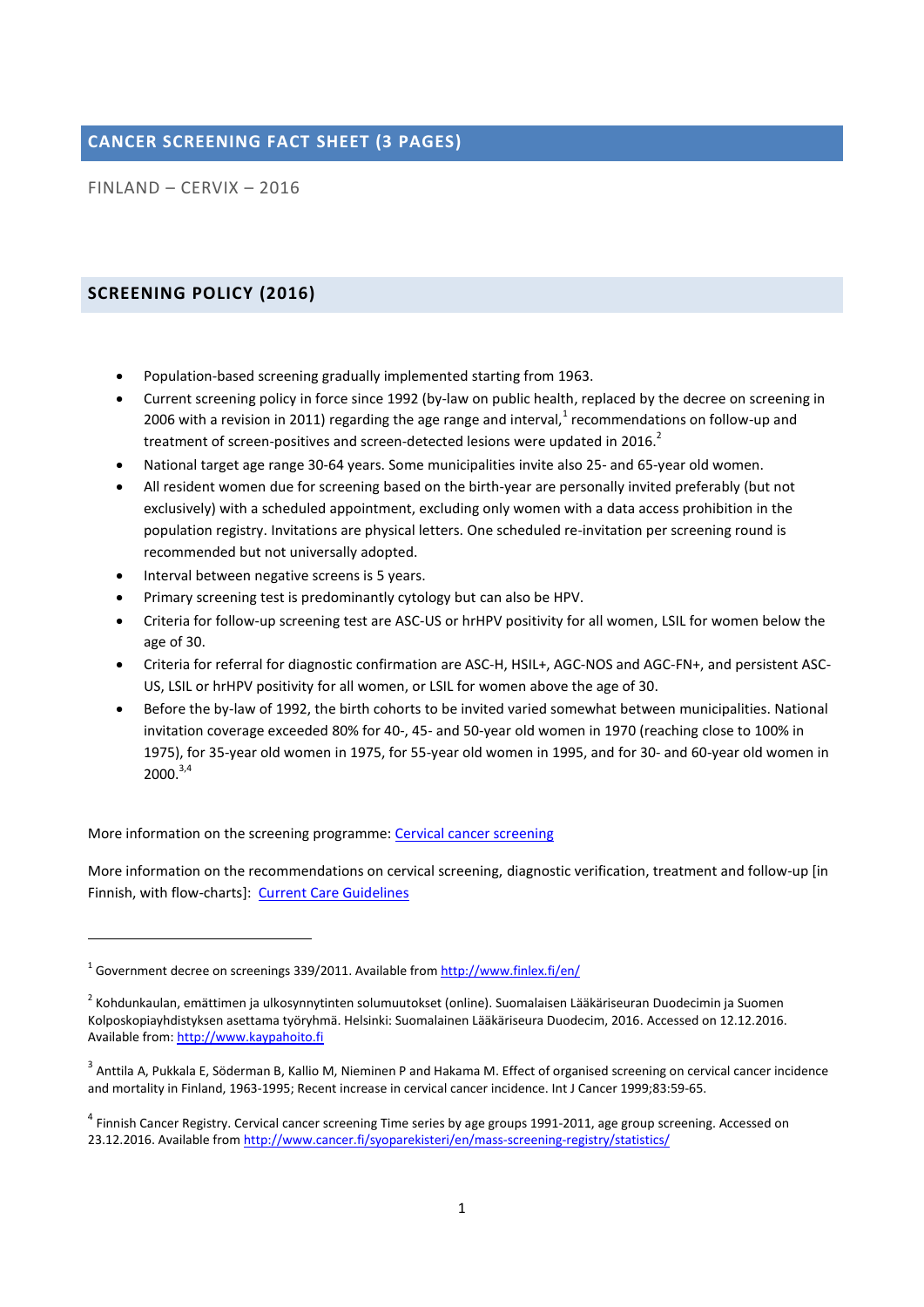### **POPULATION, TESTS AND TEST COVERAGE (2014)**

**Population data** are retrieved from the population registry as the aggregate number of resident women at the end of each calendar year stratified by birth year.

**Individual level screening test data** are retrieved from the electronic screening records at the Mass Screening Registry covering primary screening tests and secondary follow-up screening testing (risk-group testing) analysed by either cytology or HPV. The Mass Screening Registry includes screening visits, tests and diagnostic confirmation in the organised programme, linked to invitations; opportunistic or other tests outside the programme that are estimated to number two thirds of total test volume are currently not routinely recorded. The number of women tested in each period is calculated by internal linkage using the unique personal identifier. National registration coverage of screening test data is 100% from 2008 and onwards; for the period between 1991 and 2007 coverage fluctuates between 87% (1995) and 99% (2004).<sup>5</sup> The registration coverage has not been corrected for in the calculation of Nordscreen indicators and actual test coverage in Finland is therefore higher than reported for indicators using test data from the period before 2008.

**Test coverage** is calculated as the proportion of women in a specified age range on the last day of the index year with at least one registered test in a specified preceding period of time.

#### **Summary measures [age range]**

**.** 

| Total population in the national target age range [30-64]                | 1 237 377 |
|--------------------------------------------------------------------------|-----------|
|                                                                          |           |
| Total population in the common core age range [30-59]*                   | 1045468   |
|                                                                          |           |
| Total number of tests registered [25-69]                                 | 198 780   |
|                                                                          |           |
| Total number of tests within the national target age range [30-64]       | 187 189   |
| Total number of tests within the common core age range [30-59]*          | 155 709   |
|                                                                          |           |
| Test coverage according to national screening policy [5.5-yearly; 30-64] | 71.5 %    |
|                                                                          |           |
| 5.5-yearly test coverage within the common core age range [30-59]*       | 69.9%     |

**\*The common core age range [30-59] is the minimum age group targeted in EU countries that have populationbased screening policies in place. 6**

<sup>&</sup>lt;sup>5</sup> Finnish Cancer Registry. Cervical cancer screening Time series 1991-2011, age group screening. Referenced 12.12.2016. Available fro[m http://www.cancer.fi/syoparekisteri/en/mass-screening-registry/statistics/](http://www.cancer.fi/syoparekisteri/en/mass-screening-registry/statistics/)

<sup>&</sup>lt;sup>6</sup> Cancer Screening in the European Union (2017) Report on the implementation of the Council Recommendation on cancer screening. Available from

[https://ec.europa.eu/health/sites/health/files/major\\_chronic\\_diseases/docs/2017\\_cancerscreening\\_2ndreportimple](https://ec.europa.eu/health/sites/health/files/major_chronic_diseases/docs/2017_cancerscreening_2ndreportimplementation_en.pdf) [mentation\\_en.pdf](https://ec.europa.eu/health/sites/health/files/major_chronic_diseases/docs/2017_cancerscreening_2ndreportimplementation_en.pdf)